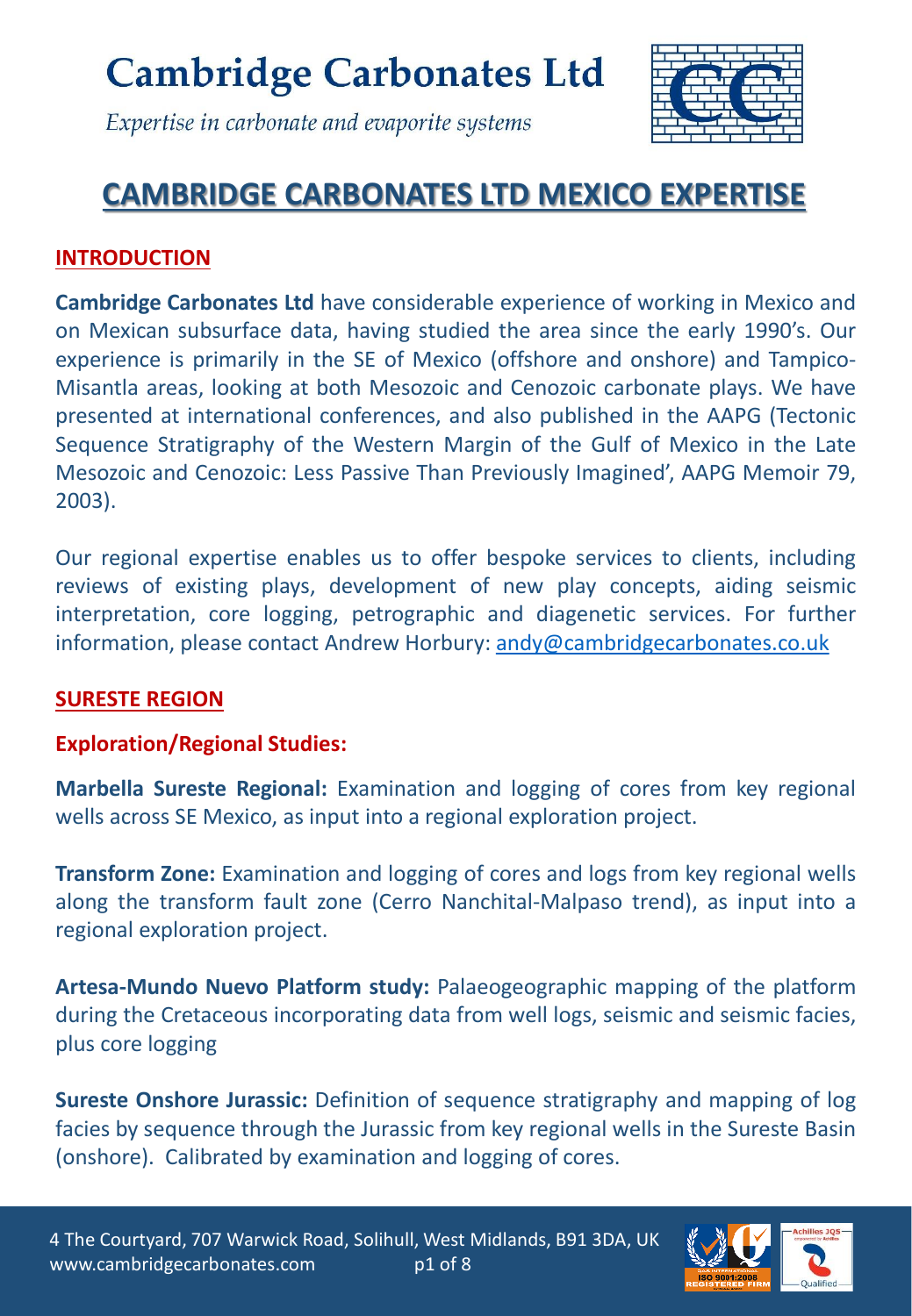

Expertise in carbonate and evaporite systems

**Litoral de Tabasco Jurassic:** Definition of sequence stratigraphy and mapping of log facies by sequence through the Jurassic from key regional wells in the shallow offshore Litoral de Tabasco area, including the Sinan and Ayin discoveries. Calibrated by examination and logging of cores.

**Core logging, offshore: Cantarell area:** A selection of core from exploration wells, including Ek, Ixim, Nix, Sam, Takin-101 and Utan were described and their depositional environments interpreted.

#### **Reservoir/Appraisal Studies:**

**Gaucho Study:** Development of reservoir model. Involved core logging, petrography, cathodoluminescence, fluid inclusion data, log facies analysis, seismic/seismic facies interpretation.

**Muspac Study:** Development of reservoir model. Involved core logging, log facies analysis.

**Saramako-1:** Well post-mortem to understand why Mesozoic objective failed. Involved core logging, well log analysis, and study of neighbouring wells, some seismic data.

**Jujo-Tecominoacan Jurassic:** Development of new field layering model based on sequence stratigraphic principles. Well log-based project calibrated by core control. Incorporated dynamic data from well tests and annual production information. Presented at the Geological Society of London 2000.

**Jacinto, Paredon, Tepeyil and Fenix Jurassic:** Development of field layering model based on sequence stratigraphic principles (follow-on from J-T project). Well logbased project calibrated by some core control.

**Juliva Project:** Primarily this was a study of the fractured Cretaceous carbonates of the Sen and Luna fields, and adjacent satellite structures. It involved identification of sequences and well correlation, some study of core, and development of fracture models that could be tied to production.

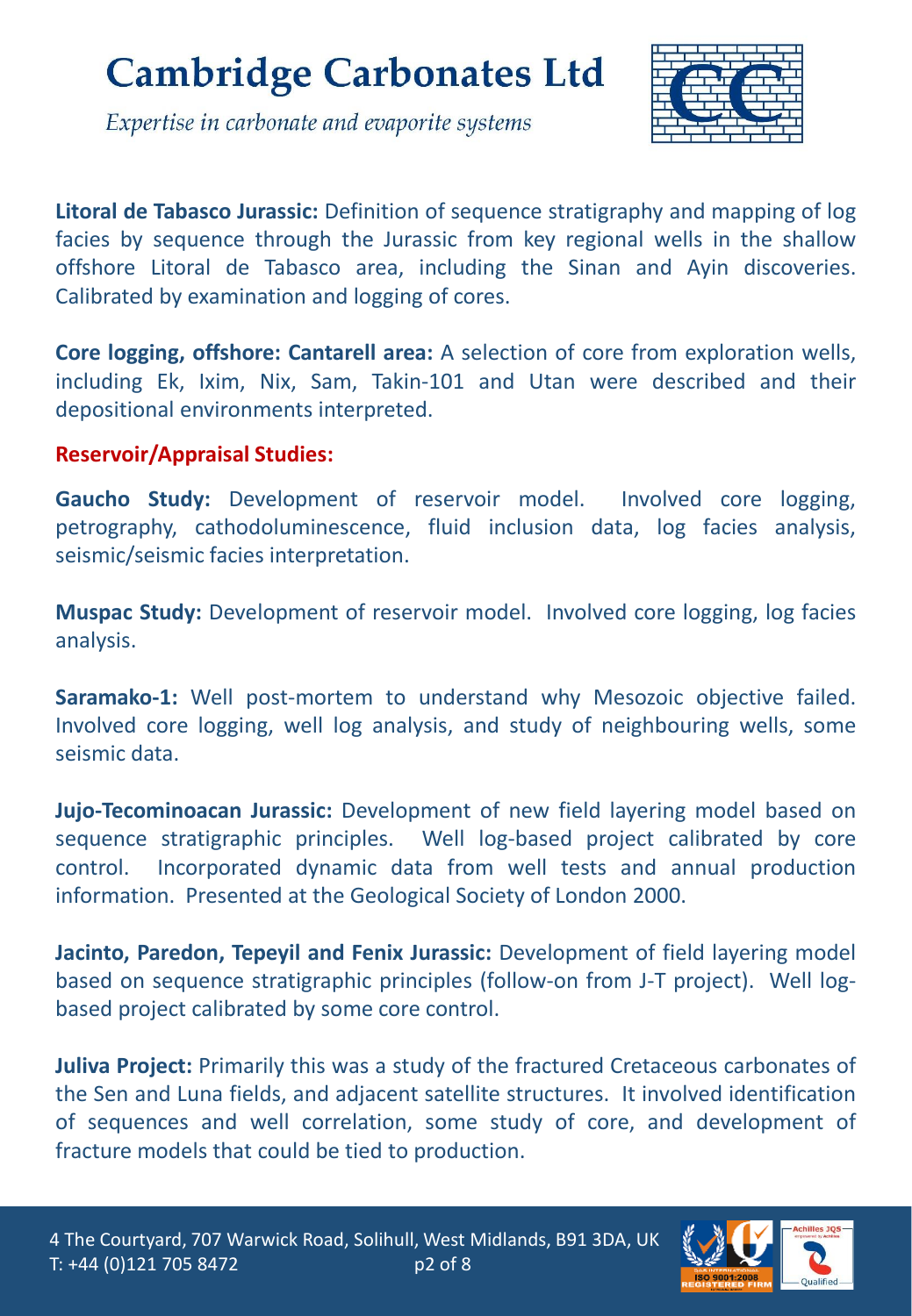



**Pokoch-Ichalkil Jurassic:** Development of reservoir model to assist in appraisal programme. Involved core logging, petrography, cathodoluminescence, fluid inclusion data, log facies analysis, seismic/seismic facies interpretation.

**Cantarell:** Evaluation of Cretaceous carbonate reservoirs of the Cantarell field. This involved sedimentological description of core, microfacies analysis and log-based sequence stratigraphic layering. Presented at Paris AAPG 2005.

**Coban Evaporite Play:** Regional project covering Nazareth field in Chiapas and Guatamalen fields (Rubelsanto, Chinaja, Tierra Blanca) as part of an economic appraisal to reactivate the Guatemalan fields.

**Xux-May-Tsimin:** Sub-regional exploration/appraisal study of Jurassic dolomitised oolitic and Cretaceous basinal and resedimented carbonates using sedimentological, stratigraphic, diagenetic, petrophysical and seismic stratigraphic study. This involved core logging, microfacies analysis of thin sections and detailed sedimentological interpretation of FMI logs. The petrographical data was also used to condition petrophysical models. The results of this study were a high-resolution sequence stratigraphic correlation of the Kimmeridgian dolomite with the recognition of unconformity-bounded groups of sequences and combined seismic and petrophysical attributes to map distribution of ooid shoals. Also recognition of salt-associated structural development controlling of Cretaceous facies and stratigraphy.

**Complejo Bermudez:** Re-evaluation of conventional reservoir model of Jurassic dolomitised ooids and Cretaceous resedimented carbonates. Facies analysis carried out by core logging, microfacies and log correlation. Recognition of the interaction of carbonate sedimentation and salt movement. Identification of carbonate platforms formed over structural highs over transient salt structures. Salt movement is also responsible for uplift and karstification and brecciation of carbonate platforms in basinal areas. The results of this study were a new conceptual model for the interaction of salt movement and carbonate sedimentation and carbonate platform evolution.

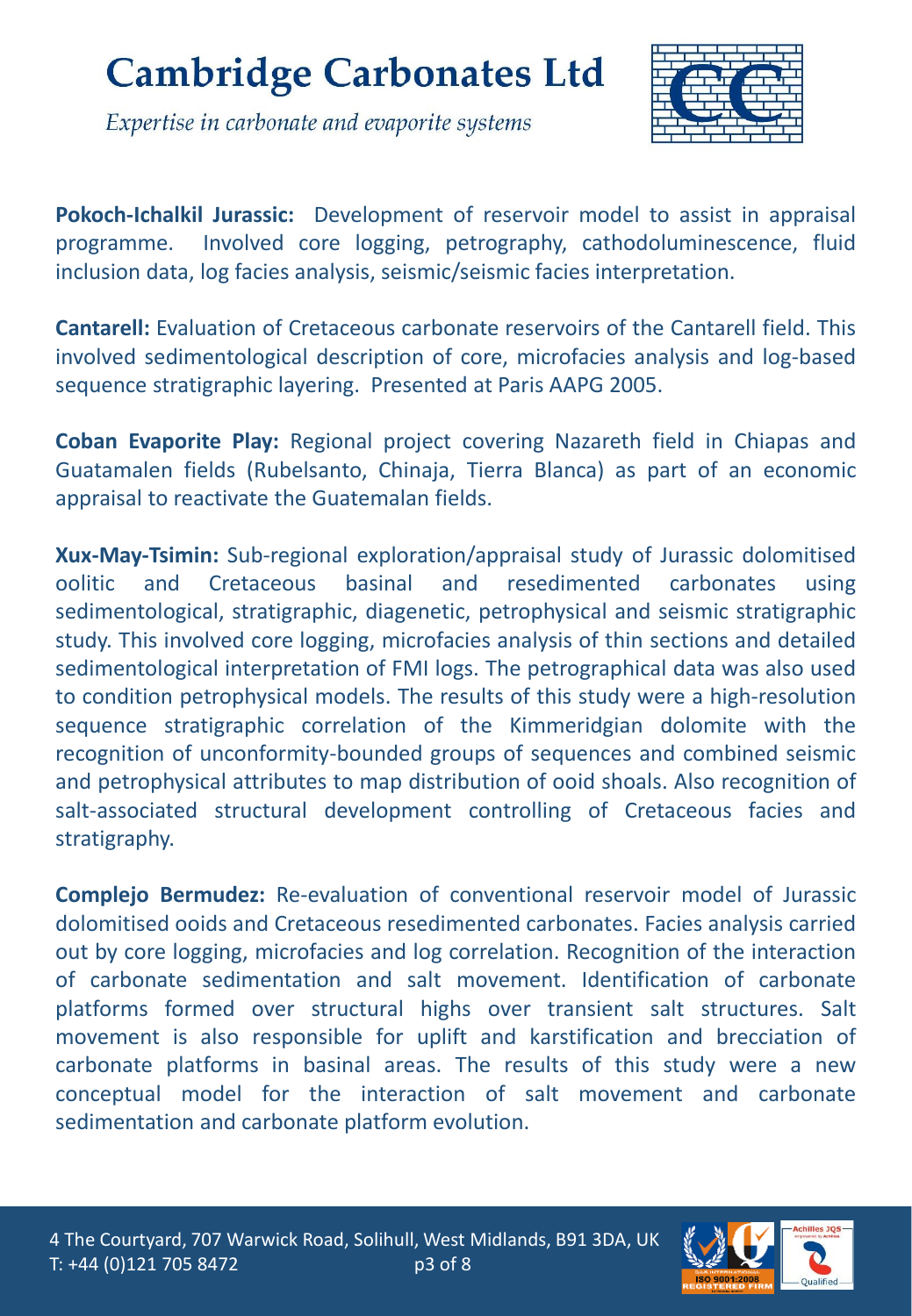

Expertise in carbonate and evaporite systems

**Puerto Ceiba field:** Major re-evaluation of the conventional reservoir model of Jurassic and Cretaceous carbonates. This was based on examination and description of core, log correlation and sedimentological interpretation of FMI logs. This showed that conventional stratigraphic succession had been severely disrupted by the syn- and post-depositional effects of salt movement and with drawl. One of the results of this study was a recognition of the importance of the role of salt withdrawal as a major control on the stratigraphy and reservoir layering in basinal carbonates. New lithofacies were recognised including sheared mudrocks interpreted as salt withdrawal residues and detrital conglomerates comprising Kimmeridgian and Tithonian clasts interpreted as reworked insoluble residues emplaced on the sea floor by emergent salt bodies.

**Costero:** Evaluation of Jurassic and Cretaceous carbonate reservoirs involving existing core sedimentology, microfacies and log-based sequence stratigraphic layering. This involved log correlation and facies and isopach mapping using Petrel. The results of this study were a new sequence stratigraphic understanding of the layering of Kimmeridgian dolomitised oolitic reservoir and a refined understanding of the depositional model and layering of Cretaceous basinal and resedimented carbonates.

**Caliza Macuspana Coti/Tepetitan field:** Appraisal of gas field incorporating sedimentological and sequence stratigraphic information from newly cored wells. Review of existing core sedimentology, microfacies, log and seismic stratigraphic information to produce new reservoir layering of field.

**Sihil/Cantarell:** Evaluation of Jurassic and Cretaceous carbonate reservoirs of the Sihil block of the Cantarell field. This involved sedimentological description of core, microfacies analysis and log-based sequence stratigraphic layering. FMI logs were used to evaluation the late Cretaceous breccias.

**Giraldas/Iris field study:** Sedimentological study of core integrated with and seismic stratigraphy. This demonstrated the development of tower karst in Cretaceous platform carbonates onlapped by shallow water Cretaceous carbonates. Diagenetic study of platform carbonates based on fluid inclusions and cathodoluminescence allowed recognition of karstic diagenesis in crest of field.

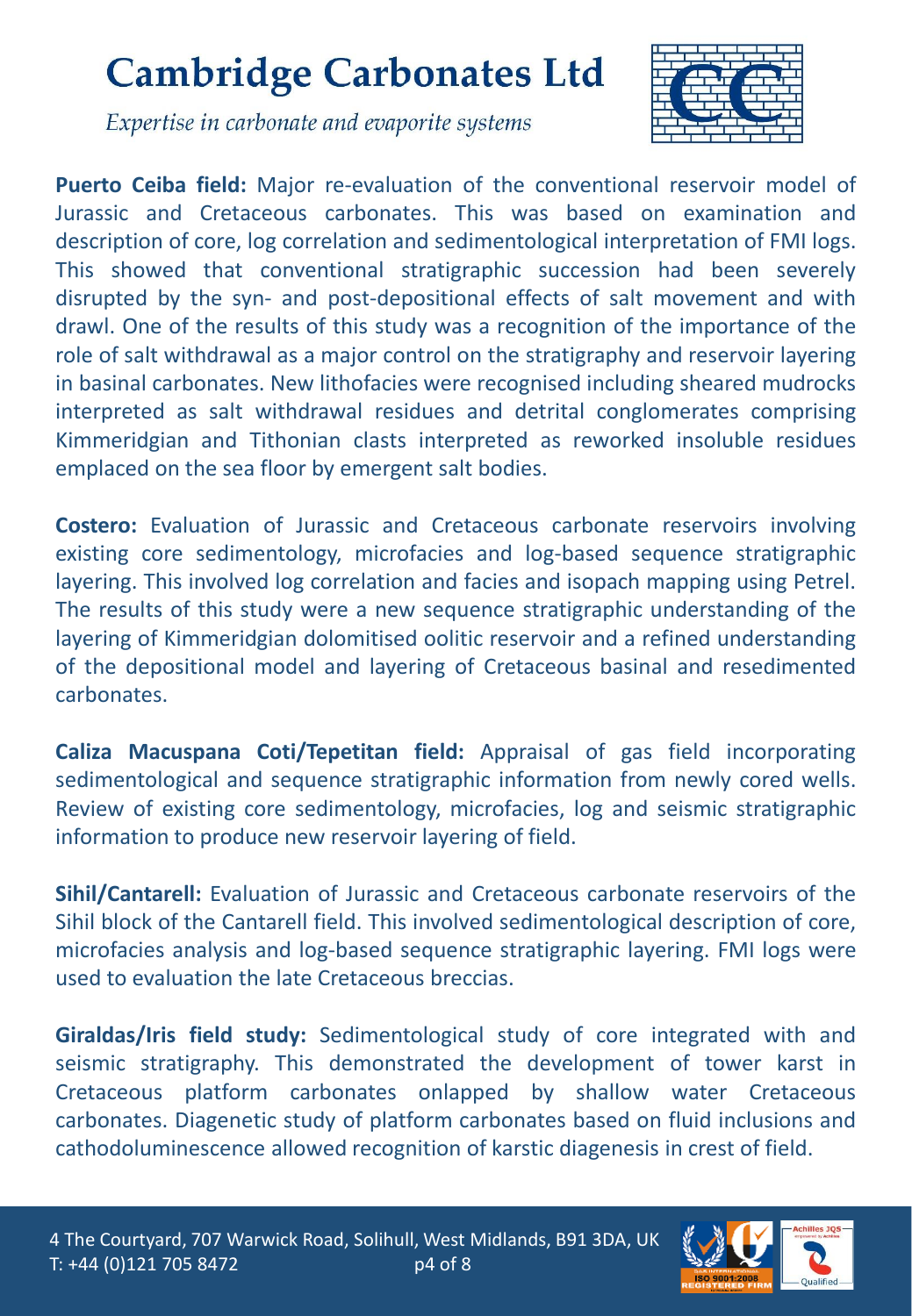

Expertise in carbonate and evaporite systems

#### **Outcrop Studies:**

**Caliza Macuspana:** Sub-regional project to map sequences within the CM and develop facies models. Published.

#### **TAMPICO-MISANTLA REGION**

#### **Exploration/Regional Studies:**

**Offshore Tampico Regional Jurassic Study:** Study of regional exploration potential from well (log, core description and petrography) and seismic data, in the offshore area, from the Bejuco-La Laja canyon area up to Burgos, down to the 200m water depth contour. Also incorporated some coastal onshore data.

**Offshore Tampico Regional Cretaceous Study:** This comprises chalk-type plays with Tamaulipas Inferior reservoir, in both structural traps internally sealed within the Cretaceous, and stratigraphic buried hill-type plays beneath the Cretaceous-Miocene unconformity.

**Eastern Tuxpan Platform**: Reservoir characterisation evaluation of the Cretaceous and Jurassic carbonates in two major fields and adjacent wells.

**Ebano-Pánuco Study:** Ongoing preparation of multiclient report on the origin and reservoir characteristics of these fractured basinal carbonate reservoirs.

**Middle Jurassic rift infill**: Study of the Tepexic and Huehetepec fms, and Early Jurassic synrift clastics of the El Tajin, Huyacocotla and Huizachil fms in the Poza Rica-Alamo area of the Tampico-Misantla basin.

**Kimmeridgian Oolite Bank Study:** Evaluation of Jurassic oolitic reservoir in the SW Tampico Misantla basin, to the west of the Tuxpan Platform. Identification and mapping of possible bank system in the San Andres Formation. Mostly seismic-well log based study incorporating some core logging.

**Tuxpan Platform Interior study:** Examination of deep wells (core, logs) within the onshore part of the Tuxpan Platform, with the objective of understanding its internal architecture and the possibility of developing new exploration plays*.*

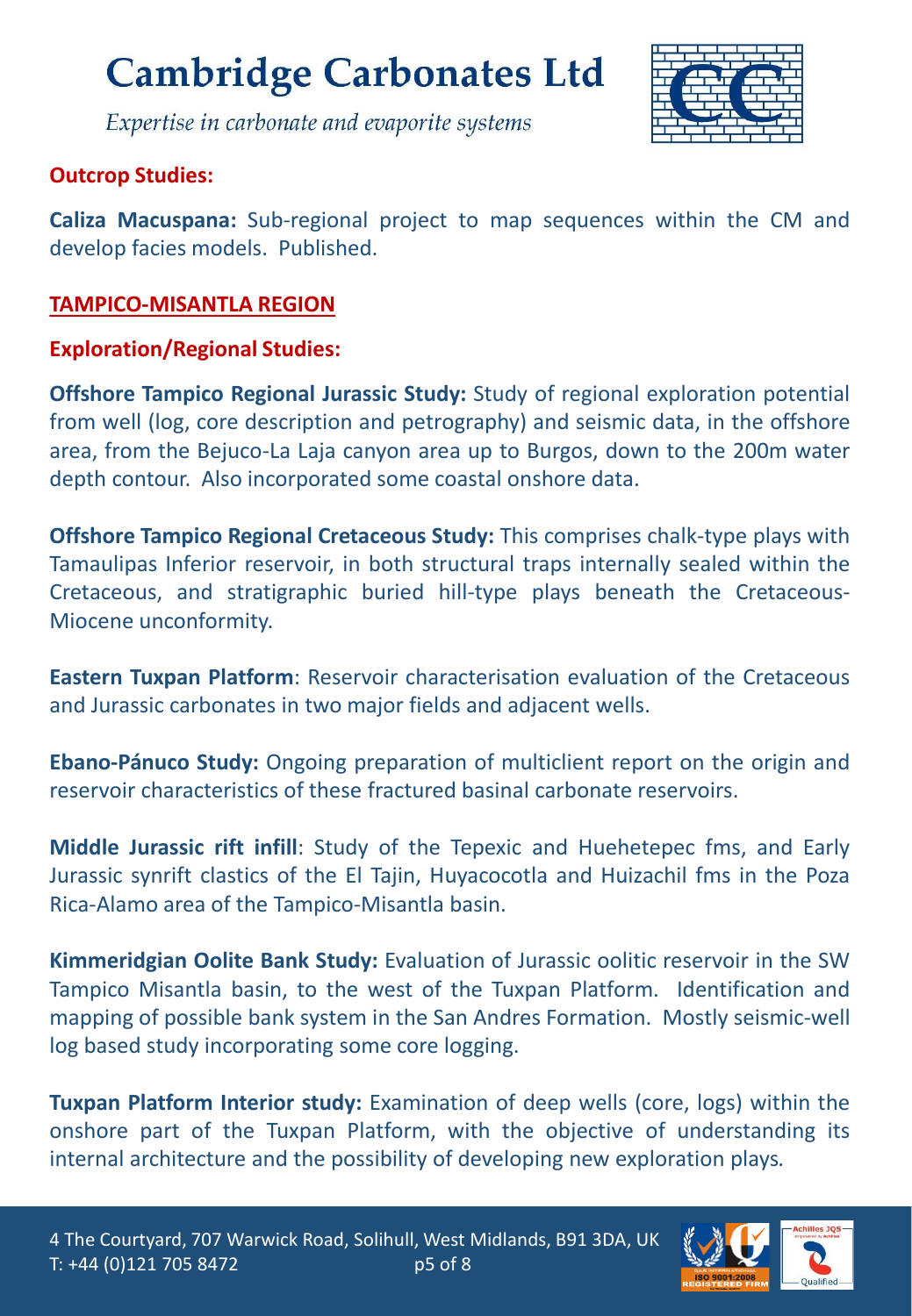

Expertise in carbonate and evaporite systems

**Marine Golden Lane study:** Sub-regional project involving examination of the 3D seismic expression of the eastern margin of the Tuxpan Platform. Calibration with deep-well stratigraphic data.

**Triton-Calipso study:** Study of the age and origin of the 'Tamabra' breccias to the east of the Tuxpan Platform. Core and cuttings study, with significant petrographic and some cathodoluminescence and fluid inclusion support. Published as an extended abstract in 2011.

**Puskon-1:** Seismic and seismic facies study pre-drill to link in with the Triton-Calipso study. Post-drill post-mortem study of cuttings petrography from the bottom-hole stratigraphy.

**Frente de Sierra Gas Project:** Study of fractured basinal carbonates (mostly Tamaulipas Formation) in the Sierra Madre Oriental to the west of the Tuxpan Platform. Mostly evaluation of old well data.

**Veracruz:** Brief overview of carbonate reservoirs in the thrusted parts of the Cordoba Platform. Well data.

#### **Reservoir/Appraisal Studies:**

**Tamaulipas-Constituciones field study:** Evaluation of the sequence architecture of Jurassic oolitic reservoir. The study involved development of high-resolution logbased sequence stratigraphic layering calibrated by core sedimentology.

**San Andres – Remolino-Hallazgo field study***:* Evaluation of Jurassic oolitic reservoir to re-assess the potential for water injection after shut-in of field. Study involved development of high-resolution log-based sequence stratigraphic layering calibrated by core sedimentology.

**Paso Real Field study:** Compilation of data from original well reports (1920's), production data, a couple of modern wells with good log suites, and modern 3D seismic cube to define areas of possible step-out production.

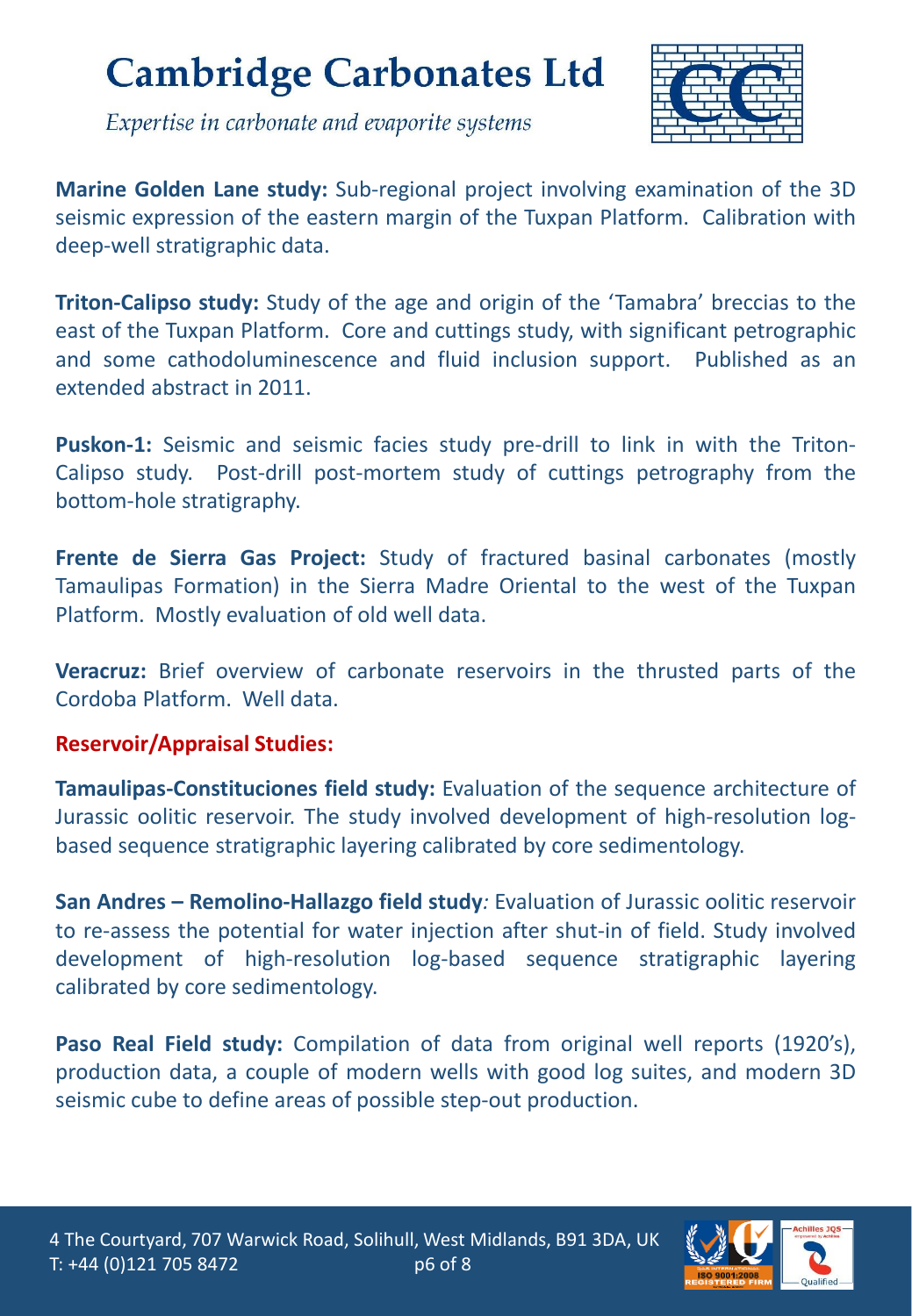Expertise in carbonate and evaporite systems



**Atún Field study:** Compilation of petrophysical and production data from all wells to understand the reservoir properties of the karstic reservoir system. Attention was also given to the possibility of deeper reservoirs/traps existing.

**Poza Rica field study:** Examination of seismic and well data including core, of the western limits of the Poza Rica Field, with the objective of drilling further step-out production wells towards the SW. Presented in 2004 accompanied by an extended abstract.

**Arenque field study:** Full core study (1500m of core logged) of the field and adjacent regional control points. Petrographic study including cathodoluminescence project, fluid inclusion calibration. Later involvement with step-out production wells based on 3D seismic facies interpretation. Results of initial work published in 1996.

**San Andres field:** Evaluation of Jurassic oolitic reservoir to re-assess the potential for water injection after shut-in of field. Study involved development of high resolution log-based sequence stratigraphic layering calibrated by core sedimentology

#### **NORTE REGION**

#### **Exploration/Regional Studies:**

**Aquila/Lamprea:** Study of very deepwater Mesozoic seismic facies to the east of Tampico and the Tuxpan Platform, with the objective of understanding how far to the east could Mesozoic carbonate plays be extended, over areas of stretched continental crust.

**Burgos Basin:** Review of published data for incorporation into IHS reports and 2003 AAPG publication.

**Perdido:** Study of younger Mesozoic seismic facies and tie-in to the Baha-1 well in the US, with the objective of understanding the possible extent of Upper Cretaceous clastic reservoir facies.